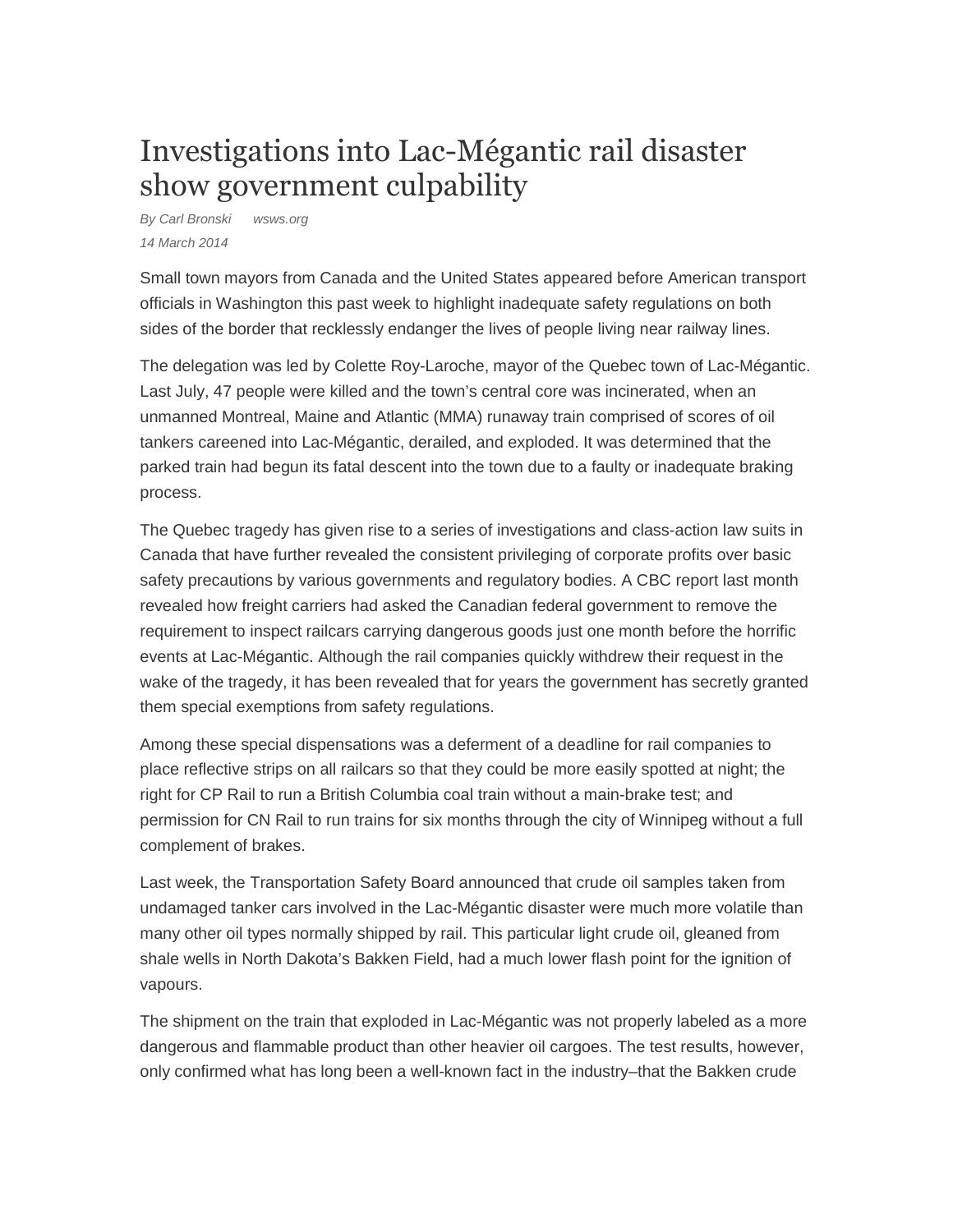is one of the most volatile carbon fuels in the world. Indeed, it is so combustible that workers in the shale fields have pumped it directly into their cars' gas tanks.

Transport officials on both sides of the border are continuing to drag their feet over proposals to replace the prone-to-puncture DOT-111 tanker car—the most heavily used vehicle type in the industry (and that used by MMA on its ill-fated Lac Mégantic train). With companies complaining of the expense involved in eliminating the DOT-111s, the Canadian government has stipulated that they only need be replaced (or retro-fitted) with newer, thicker-walled tanker cars when they are retired from service.

Safety experts in both Canada and the United States, however, have warned that the newer version of the DOT-111tanker car is still not adequate to prevent the type of catastrophe that befell Lac-Mégantic. In any case, of 228,000 DOT-111 cars currently in service, only about 26,000 cars have been retrofitted or replaced. Projections show that by the end of 2015, only 52,000 cars will have been retrofitted.

In a class-action law suit filed against the federal government, survivors of the Lac-Mégantic tragedy have alleged that Transport Canada turned a blind eye to persistent safety violations by the MM&A Railway. The court action states that the Transportation Safety Board was aware of 129 accidents involving MM&A rolling stock and that MM&A was "the most-unsafe railway operator in North America." The law suit goes on to allege that Transport Canada failed to prevent MM&A dangerous-goods shipping despite knowledge of the company's "deplorable" track conditions; that Transport Canada permitted the use of a single train operator despite "red flags" around this procedure; that Transport Canada was aware of previous instances where insufficient braking had been used on MM&A trains; and that regulatory bodies failed to ensure MM&A carried adequate accident insurance.

Shortly after last summer's tragedy, MM&A filed for bankruptcy and last January the company was sold to a New York-based investment group. To date, over \$400 million of government funds have been spent cleaning up Lac-Mégantic and on victim assistance. Tens of millions more will be required to put the town back on its feet.

Today about 10 percent of all North American oil is moved by rail, up from two percent only five years ago. According to the Canadian Railway Association, shipments of oil by railcar tanker in Canada have increased from 500 carloads in 2009 to about 140,000 for 2013—an increase of 28,000 percent.

Canadian rail companies have boosted profit margins on the heels of this transport boom. Canadian Pacific Railways increased its average revenue per car by 12 percent last year as a result of increased oil transport contracts. Canadian National Railways gained 14 percent on the Toronto Stock Exchange last year.